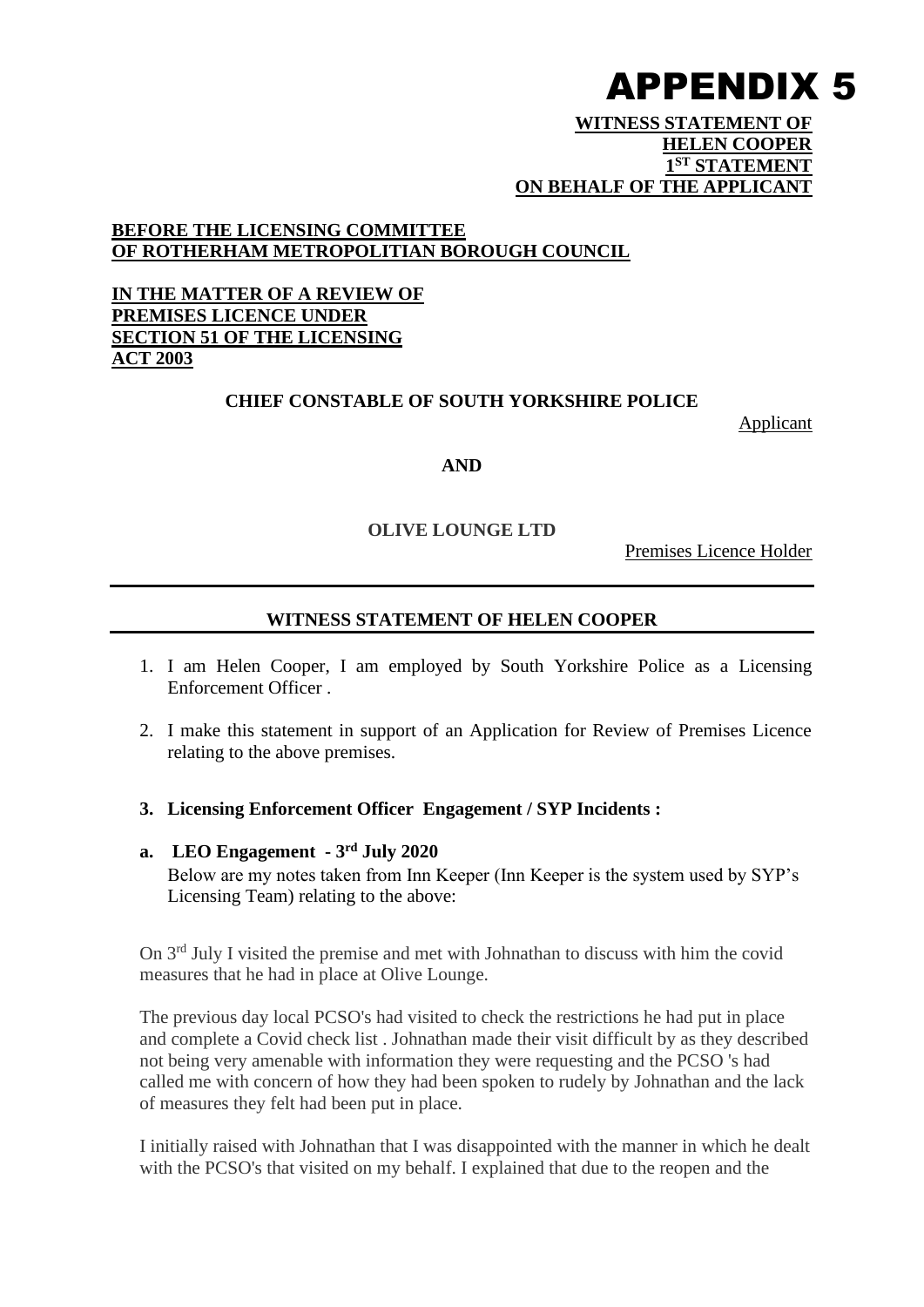increased work load , local PCSO's were tasks to visit license premises. I told him he should show more respect with speaking to members of the police force. He tried to tell me that they were sharp with him and I reminded him that no other local premises had raised any concern about their manner.

I asked Johnathan to talk me through his Covid risk assessment. He told me that they had had a professional company carry out a risk assessment on the premise so they know what they need to put in place.

Johnathan told me that they had the following Covid restrictions in place:

A one way system in place with tape on the floor and the stairs. Walky talkies for staff to improve the communication, Hand sanitisers in place.

I asked him if they were doing full table service and he told me no customers will be seated and one member will be allowed to go to the bar. I asked if they are having screens up at the bar and he told me no. I asked if staff will be wearing masks and he told me no. I asked him wear his mitigation is to reduce the risk of further spread of Covid. Johnathan just reverted me back to the risk assessment and told me they are doing just enough . I pointed out that I feel he could put more in place to remain Covid secure.

I asked him of the plans for the outside and he told me that he would seat up to 6 on the outside tables and allow customers to stand at the barrels. I highlighted to him that allowing them to stand could be further risk as they are not so big and customers could end up shoulder to shoulder. I pointed out to him he is the only premise I have visited that is going to allow vertical drinking. I raised that the risk of people stepping to other barrels could mix bubbles. He was adamant he was going to allow customers to stand.

Johnathan remained challenging throughout our meeting and I highlighted to him that I had a job to do. I raised that the impact is unknown and given that The Masons is not reopening just now could impact on his business so I encouraged him to run it robustly. I told me he had a business to run and costs to meet. I told him I could not consider business I need to consider customer safety.

I made it clear to him that I felt he could put more measures in place ie screens at the bar or staff to wear masks or visors.

## **Report to Police –**  $4^{\text{th}}$  **July 2020 @ 18:26**

Below are incident details taken from Inn Keeper (Inn Keeper is the system used by SYP's Licensing Team) relating to the incidents detailed below:

#### **Inc Number - 20200704-0822 – Possible Covid Breach**

Caller states there are too many people in the beer garden area of the premise and that they are stood shoulder to shoulder. Caller also states there are persons drinking at the bar. Officers attended and spoke with the landlord. No issues reported and no further Police action.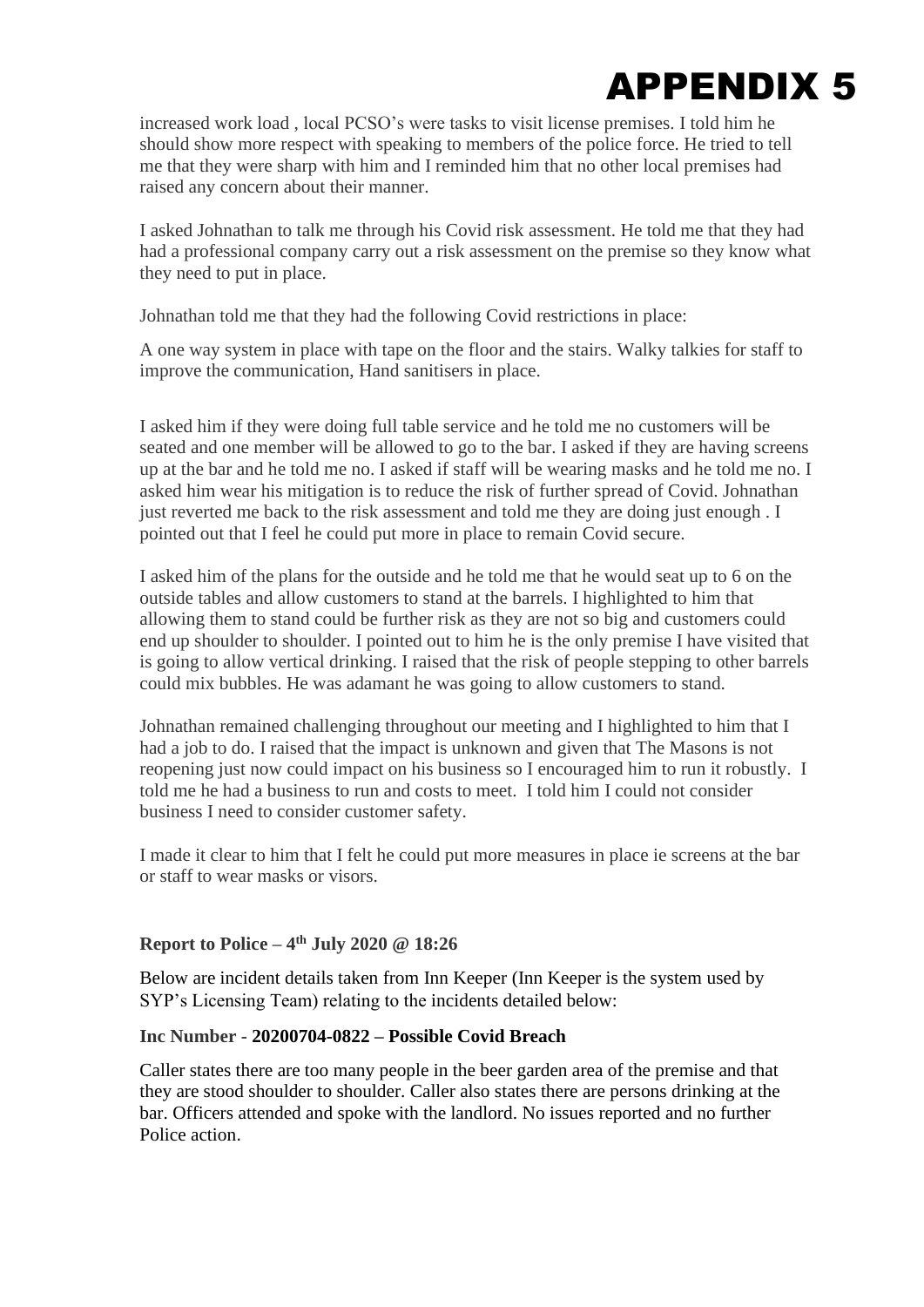### **Report to Police – 19th July 2020 @ 23:33**

Below are incident details taken from Inn Keeper (Inn Keeper is the system used by SYP's Licensing Team) relating to the incidents detailed below:

#### **Inc Number - 20200719-1050 – Disturbance / Fighting**

Caller state she is sat outside the premise and there are X2 persons fighting. She states the door staff do not appear to be doing anything and seem pre-occupied. Officers attended and persons were waiting outside for taxis, whilst a male had been ejected from the venue. They located X1 male who states he had been assaulted by door staff but they had no injuries consistent with this. CCTV viewed but does not show the male being restrained. Investigation for assault submitted. Crime ref:14/108099/20.

## **Report to Police – 20th July 2020 @ 04:27**

Below are incident details taken from Inn Keeper (Inn Keeper is the system used by SYP's Licensing Team) relating to the incidents detailed below:

## **Inc Number - 20200720-0138 – Concern, Covid**

Caller drove by the premise at around 17:00hrs and 19:00hrs and states that the area outside was full with some people standing on the pavement at the entrance to the patio area on the front of the venue. There is no social distancing and caller has taken photographs of this. The caller is concerned for the wellbeing of staff and nearby residents. She is unsure if they are operating a booking system or utilising a track/trace system. Officers had already visited and spoke to the landlord who had permission for persons to be stood outside

#### **LEO Engagement – 20th July 2020 @ 10:35**

Below are my notes taken from Inn Keeper (Inn Keeper is the system used by SYP's Licensing Team) relating to the above:

On 20<sup>th</sup> July 2020 I called the DPS Jonathan Clough to discuss incident 1050 19/07/20. Which was a report of fighting.

I called Jonathan on his mobile. He told me that he was aware of the incident and it was a male who was getting handsy. He told me that he had been in from 5pm and he was having problems with his girlfriend and he told me that the CCTV showed he was getting aggressive with the door staff and took a swipe at them. Jonathan told me that he was there and there were no real problem and the male was retrained until he calmed down.

I asked him how things were going and advised him that SYP have received a call in the early hours to say that the premise this evening was really overcrowded and they were concern that this was a Covid breach. He told me that they have had Environmental Health this weekend. He told me that all were good and EHO were pleased with the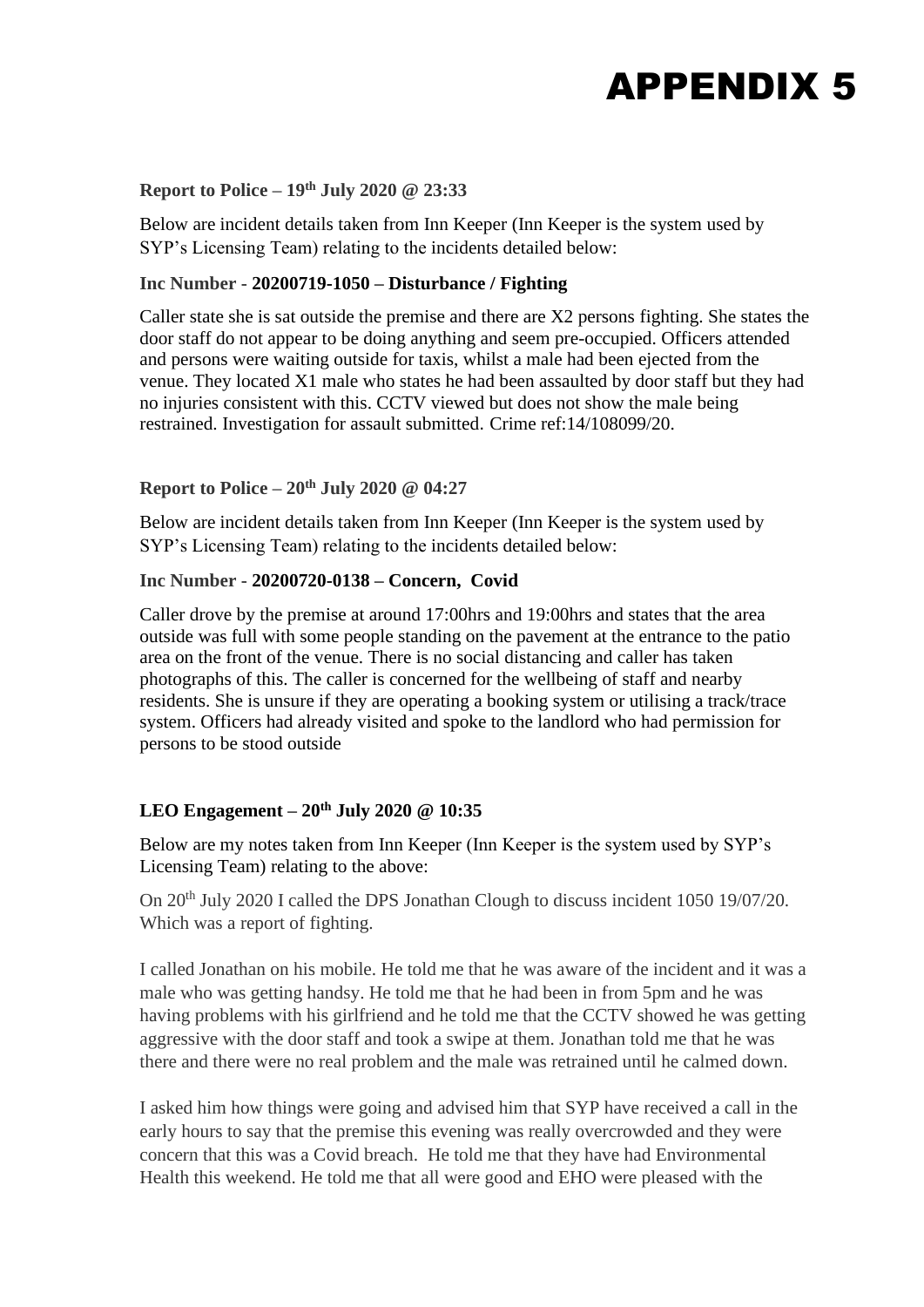

premise. He told me the EHO looked at his risk assessment again.

We discussed the re-opening of The Masons on 27th July and Jonathan expressed the impact this would have on the Olive Lounge. Jonathan told me that he is introducing a last entry time of 21:30 to accommodate The Masons closing at 10pm as he feels that he will get a backlash of customers leaving there. I told him that this was a responsible solution.

#### **Report to Police – 25th July 2020 @ 04:04**

Below are incident details taken from Inn Keeper (Inn Keeper is the system used by SYP's Licensing Team) relating to the incidents detailed below:

#### **Inc Number - 20200725-0197 – Covid Concerns**

Caller states the venue have not been doing track and trace. She is aware of someone who has tested positive after visiting the premise.

#### **Report to Police – 26th July 2020 @ 01:03**

Below are incident details taken from Inn Keeper (Inn Keeper is the system used by SYP's Licensing Team) relating to the incidents detailed below:

#### **Inc Number - 20200726-0065 & 0064 – Disturbance / Fighting**

Officers have come across a large fight outside the venue upon persons leaving the bar. This involved around X15-20 persons, many of whom dispersed when Officers alighted their vehicle. Gas was used to alleviate the masses and X2 were rolling around on the floor still embroiled in a fight, throwing punches at one another. The X2 males were detained for affray. Crime ref:14/111206/20.

#### **Report to Police – 27th July 2020 @ 07:43**

Below are incident details taken from Inn Keeper (Inn Keeper is the system used by SYP's Licensing Team) relating to the incidents detailed below:

#### **Inc Number - 20200727-0167 - Assault**

Male states he was arrested for affray on the  $26<sup>th</sup>$  (previous incident) and was drunk at the time. He was advised to take a caution after he was viewed on CCTV being involved in the melee. He has since spoken to a friend who states it was not him involved but another male. Male was later spoken to and confirmed by Officers witness statements and CCTV he was involved in the fighting. He then proceeded to make a complaint of assault and he wished to rescind the caution. Male advised to seek legal advice before doing so as he could be prosecuted if the matter was taken to court.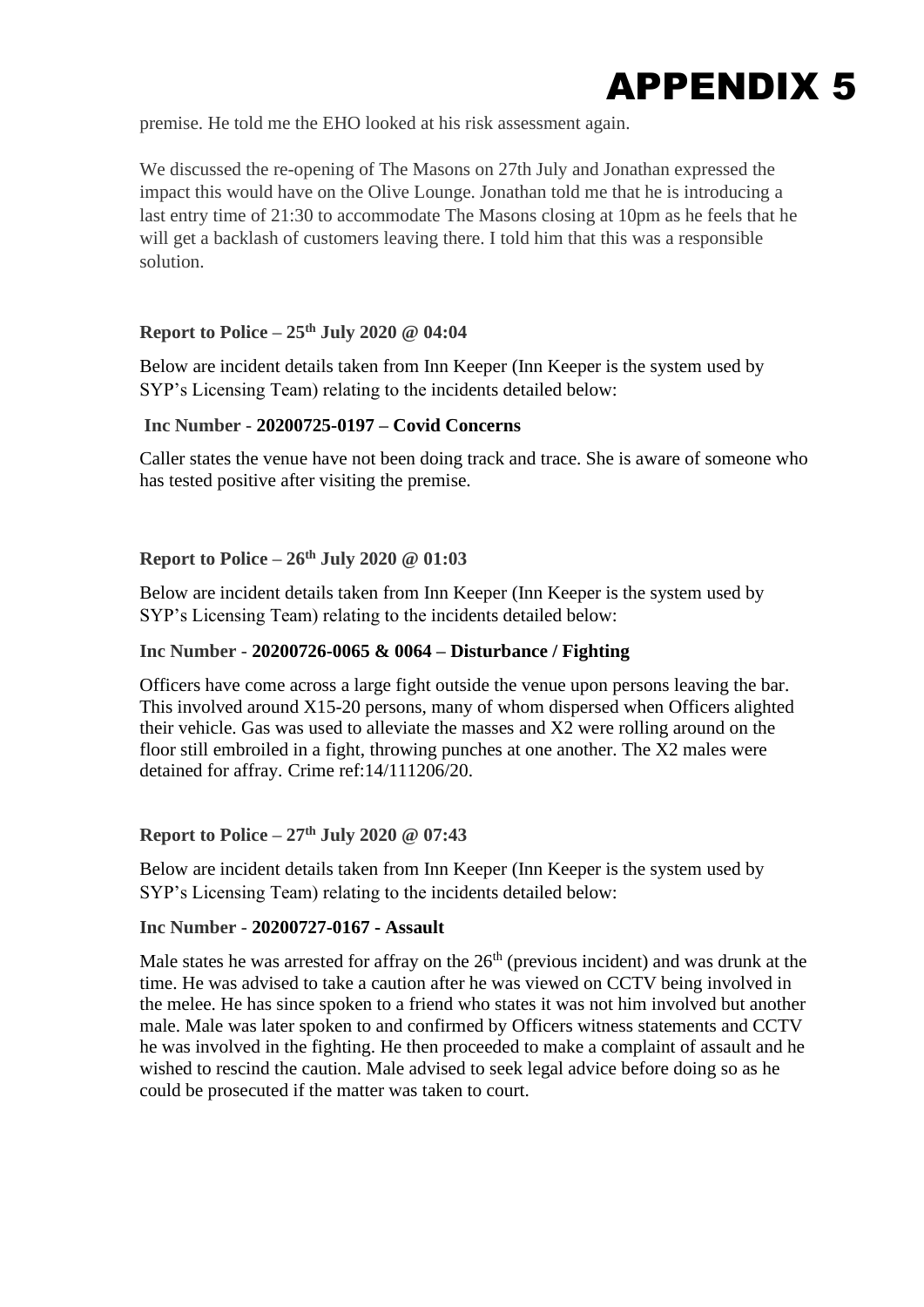## **LEO Engagement – 27th July 2020 @ 14:26**

Below are my notes taken from Inn Keeper (Inn Keeper is the system used by SYP's Licensing Team) relating to the above:

On 27<sup>th</sup> July I checked my incidents on smart contact and called Johnathan to discuss with him 2 x incidents which have been reported over the weekend.

I spoke with him about Inc 0197 25/7/20 which was reported as concern around lack of Covid restrictions.

Johnathan told me that he was there both Friday and Saturday evenings. I advised him in the incident it detailed that there had been a positive case of Covid from a customer that had been in the premise that you had been made aware and that you have not taken any action. I explained to him that the incident also explained that there is not track and trace policy in the premise.

Johnathan told me that they have not had any Covid test results reported to him. He went on to say that they have been doing the track and trace since day one. Customers are encouraged to leave their name and number with door staff at the weekends and in the week they are asked at the bar. He told me that it is rare anyone refusing. He told me that he has not seen the social media post and it has been reported to environmental health. He told me that inside they are social distancing everyone . He spoke about the premise reaching capacity quickly and customers queuing I asked him to advised staff not to encourage a queue. Jonathan told me that he has been having in the Masons crowd which has been challenging. He told me that business is picking up and they will start to open Wednesdays. He said that trade is generally good.

I then asked him to talk me through the fight that occurred on the road outside - Inc 0065 26/07/20. Johnathan said that this fighting was reported as Olive Lounge but it was the Courtyard's customers that were involved. He told me that the Courtyard closed moved all their customers onto the street and locked the gates. He went on that there was a group of customers and then a fight broke out. I confirmed to Johnathan that yes the incident had been called in and it registered as the Olive Lounge.

I told him that a severe incident happened and it was clear no one was going to take any responsibility for this. I advised him I would get the version from the Courtyard.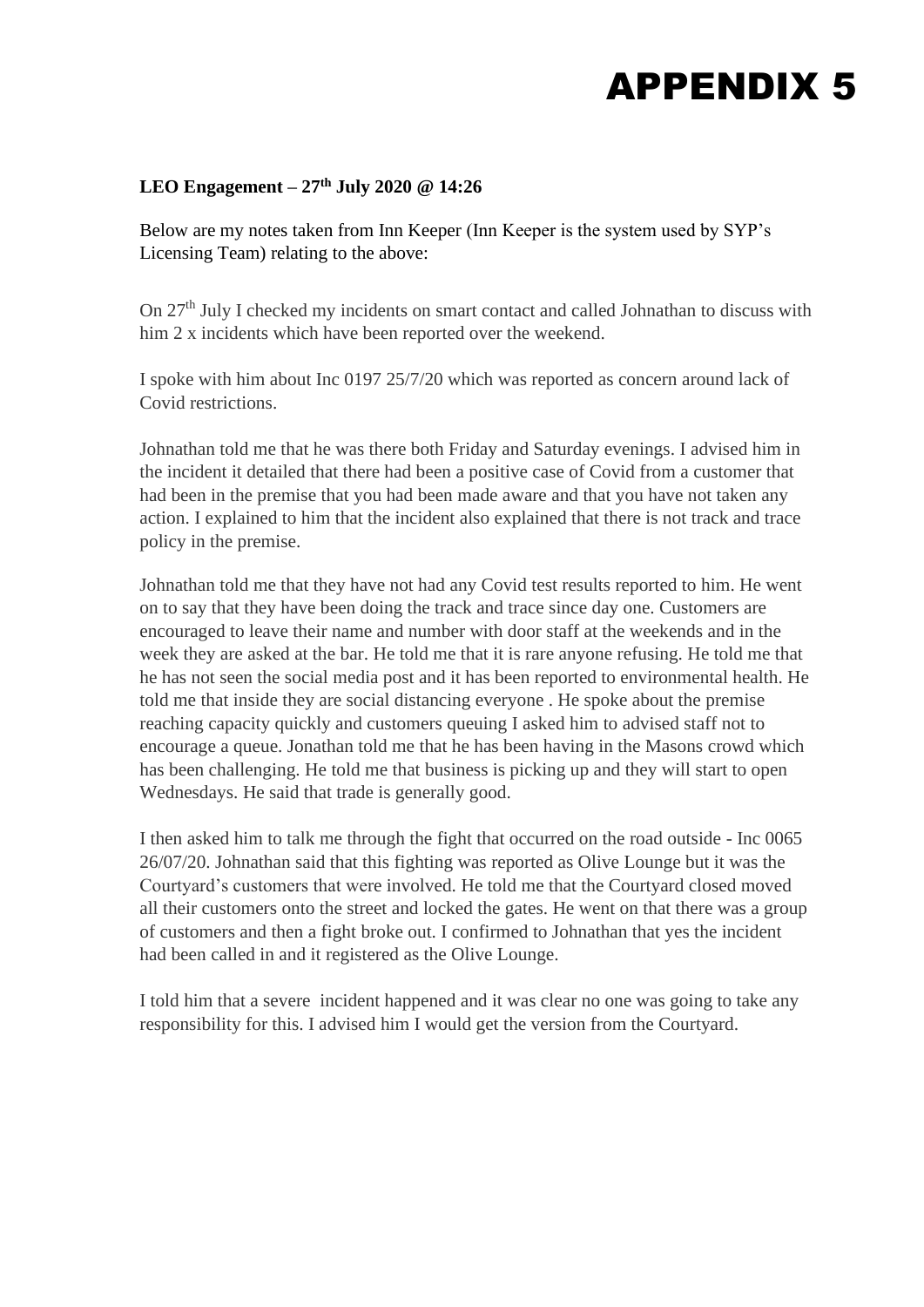## **Report to Police – 1 st August 2020 @ 01:30**

Below are incident details taken from Inn Keeper (Inn Keeper is the system used by SYP's Licensing Team) relating to the incidents detailed below:

#### **Inc Number - 20200801-0117**

Caller was premise stated they have security on the premise and there are around X20 persons fighting. States whilst on the call, the males were walking away and X2 Police cars had shown up.

#### **Report to Police – 1 st August 2020 @ 02:20**

Below are incident details taken from Inn Keeper (Inn Keeper is the system used by SYP's Licensing Team) relating to the incidents detailed below:

#### **Inc Number - 20200801-0166 – Assaulted**

Caller states her son was assaulted outside of the premise by X13 young teenagers and was very distressed. He did not know any of the youths involved and it is believed he possibly has a dislocated shoulder. Victims brother spoken to who states they were inside the venue when a group of males came shouting at another group who were inside the premise. States he got in the middle of the situation not knowing anyone involved and was assaulted. States a Police officer told him to stop getting in his face, he gave up on the situation and went home in a taxi.

#### **Report to Police – 1 st August 2020 @ 09:03**

Below are incident details taken from Inn Keeper (Inn Keeper is the system used by SYP's Licensing Team) relating to the incidents detailed below:

#### **Inc Number - 20200801-0341 – Reported Spiking Incident**

Female was taken to A&E the previous evening by Officers. She has discharged herself before having any bloods taken but is concerned she was spiked as she does not remember anything. Female recalls drinking X2 bottles of wine and a bottle of prosecco between her and a friend. She has drunk more than that before and never had the kind of reaction she did the previous evening to the point she had no money. Premise have been made aware in hopes to stop any further incidents if this is what has happened. Crime ref:14/115022/20.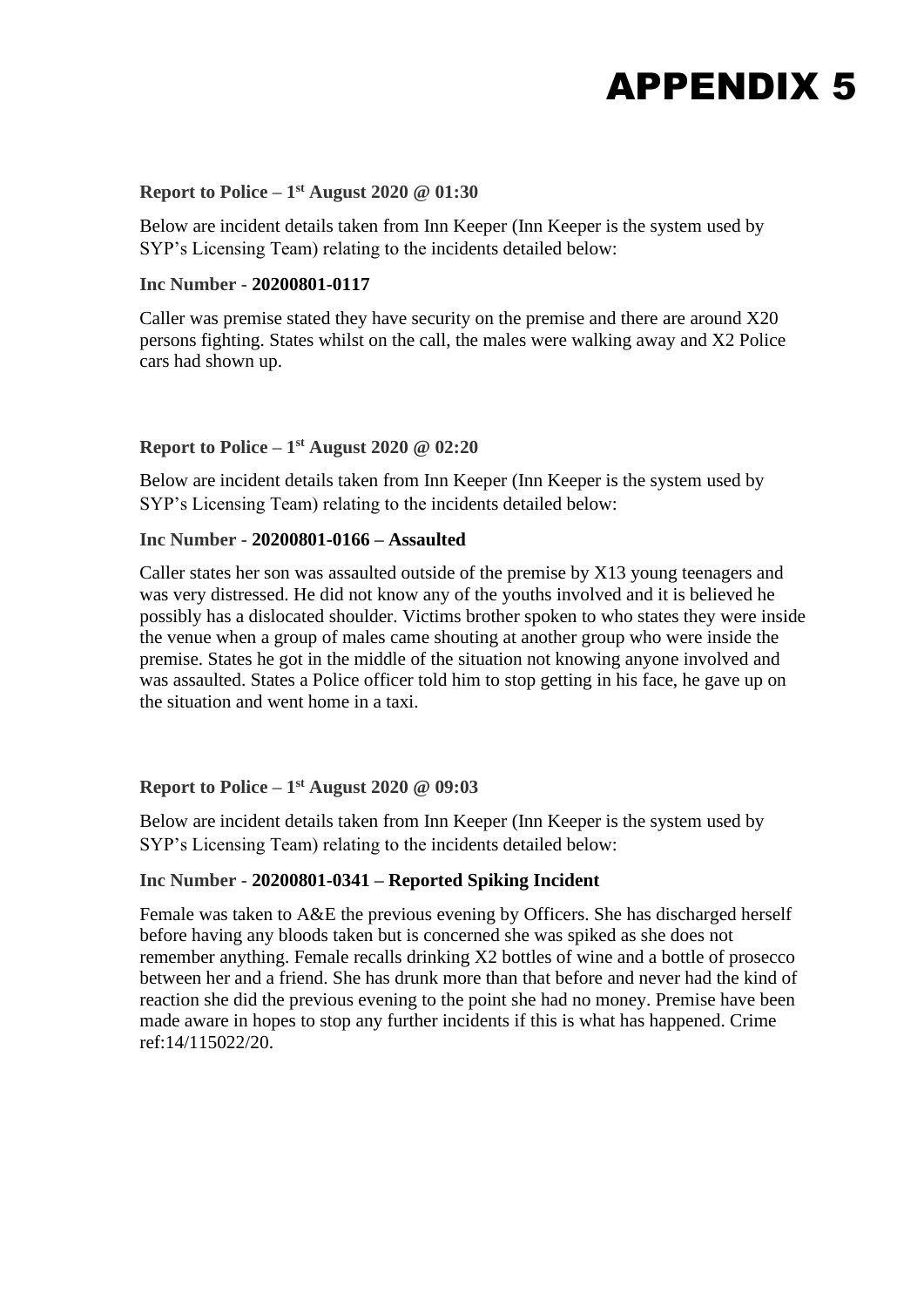

### **Report to Police – 1 st August 2020 @ 11:26**

Below are incident details taken from Inn Keeper (Inn Keeper is the system used by SYP's Licensing Team) relating to the incidents detailed below:

#### **Inc Number - 20200801-0440**

Caller lives quite close to this premise and other venues and is concerned about the level of disturbance in the early hours with Police attendance. She understands there will be noise living nearby to a licensed venue but recently this has become excessive. States that there is no social distancing in place and that people are spilling out on to the streets.

### **Report to Police –**  $2<sup>nd</sup>$  **August 2020 @ 13:20**

Below are incident details taken from Inn Keeper (Inn Keeper is the system used by SYP's Licensing Team) relating to the incidents detailed below:

#### **Inc Number - 20200802-0485 - Assault**

Male was involved in some sort of disturbance outside the premise on the Saturday morning to which Police attended. He was assaulted by a named male and has suffered a broken nose, his eye was completely closed and his cheek is swollen but unsure if this is fractured at this stage. He is going for a further x-ray the following day to making the call. Crime ref: 14/115587/20.

#### **LEO Engagement – 7 th August 2020 @ 12:00**

Below are my notes taken from Inn Keeper (Inn Keeper is the system used by SYP's Licensing Team) relating to the above:

On 7<sup>th</sup> August 2020 I called Jonathan to discuss with him the above incident. No answer left a message for him to call me back.

#### **LEO Engagement – 7 th August 2020 – Email Sent**

Below are my notes taken from Inn Keeper (Inn Keeper is the system used by SYP's Licensing Team) relating to the above:

Following a full review of incidents since lockdown I have raised with Inspector Simmcock I felt we needed to pull a meeting together to discuss with each 4 premises the impact the incidents are having on the local residents .

I sent the email out to Olive Lounge, Three Horse Shoes, Courtyard and Masons.

Afternoon all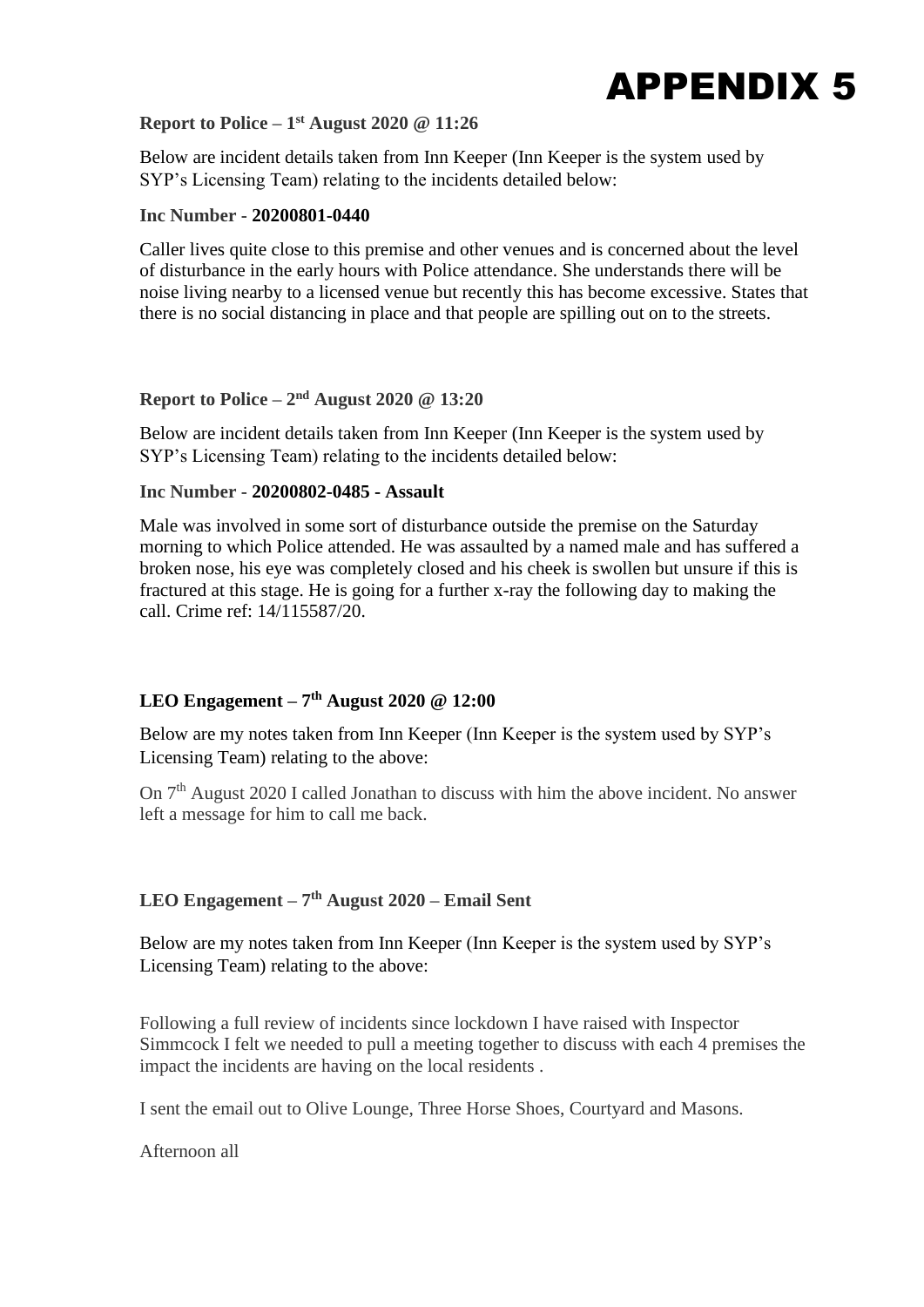

Following a review of the incidents in Wickersley since lockdown was lifted it has become a concern for South Yorkshire Police.

To discuss our concerns further please can you be available on Monday 10th August at 10:30am at Masons . I expect each premise to be represented. Can you please confirm how many will be attending as soon as you can.

Regards

Helen E Cooper Rotherham Licensing Enforcement Officer

After sending the email I immediately called each premise to advise them of the meeting apologising for the short notice but highlighting that I was fitting in with the local Inspector and my diary.

When I called Jonathan he made the comment ' it is short notice' I reiterated to him that I had apologised at the start of the telephone conversation and explained clearly the reasons why the meeting will be Monday  $10<sup>th</sup>$  August which is short notice.

## **Meeting – 10th August 2020**

Below are my notes taken from Inn Keeper (Inn Keeper is the system used by SYP's Licensing Team) relating to the meeting :

Called a meeting to discuss with the 4 x main operators on the Wickersley strip the increased incidents related to the licensed premises. The location for the meeting was masons arms.

Present at the meeting :-

**SYP** Inspector - Martin Simcock Sgt - Rachael Berry Helen Cooper - Licesning Enforcement Officer

The Masons - Jamie Hawksworth Olive Lounge - Jonathan Cough Courtyard - Nick Simpson-Lyon Horse Shoes - John Slide

We started the meeting by doing introductions . Inspector Simcock advised them all the need for the meeting and focus that was required from the premises to drive down any further incidents of disorder.

I raised that the meeting came about from a number of incidents within a short period of time and an recent incident on the strip where no premise was accepting ownership of it. I pointed out to them all that this cannot happen if there customers play a part in disorder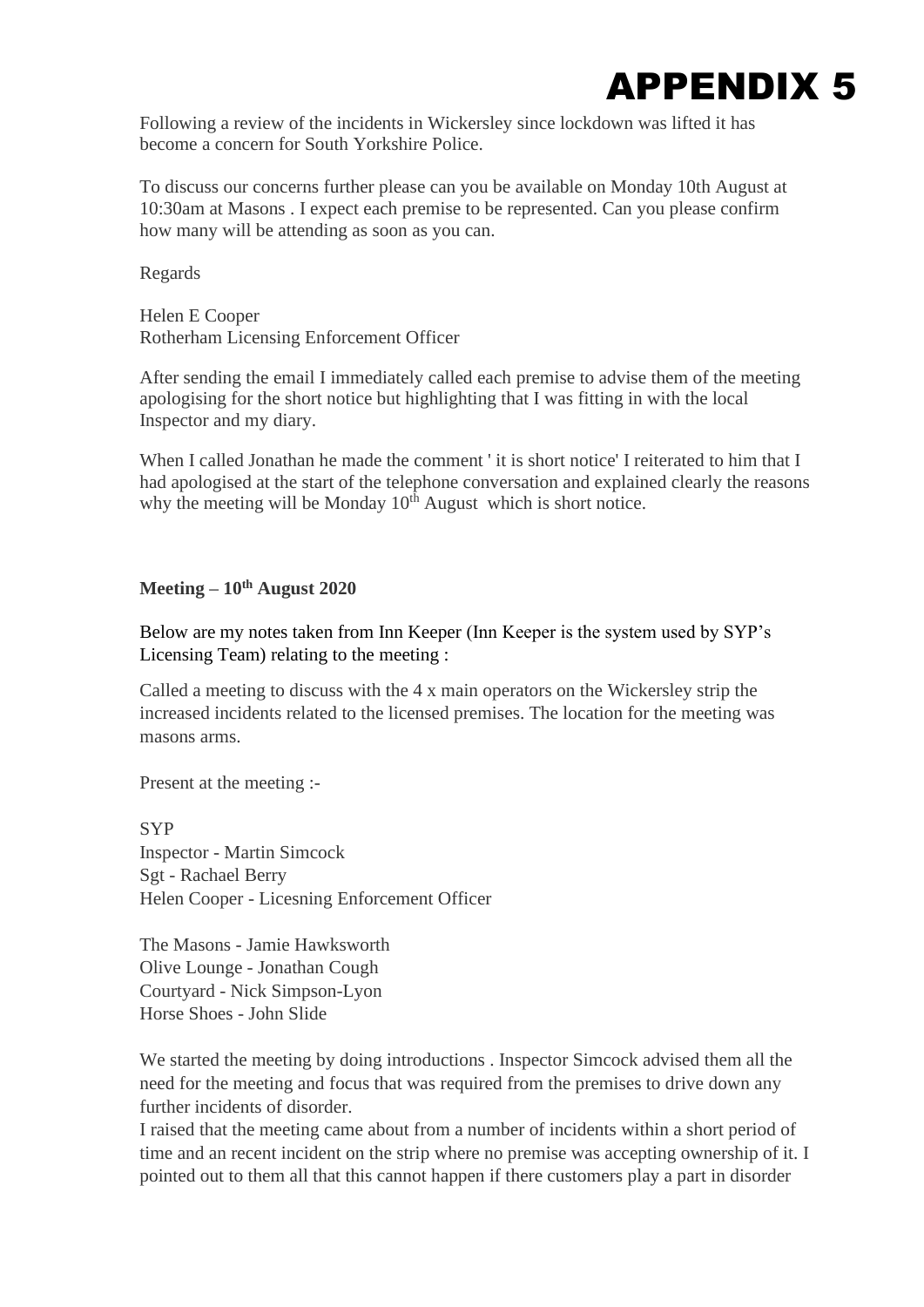

they need to accept this and put in robust measures to ensure there is not a repeat of this.

The general consensus was that the area has always attracted a younger customer of which they previously frequented The Mason. Jamie told the meeting they have done a full review of their operations and they now are very strict and want to change the concept of the pub to attract an older customer.

Jonathan said he has been getting the younger end. He told us that he has introduced a dress code , no football shirts.

John slide told the meeting that a problem which could be causing noise is a newly formed white taxi queue which now forms directly outside the horse shoes - he asked why is this and who has authorised it. Inspector Simcock told them that he would take this back to RMBC and check.

Nick from Courtyard said they were also getting the younger end after lockdown and before The Masons was re-opened so now they have introduced a strict rule of Friday and Saturday from 7pm no under 21's are allowed and id is checked strictly. He told us that they have put on an extra door staff member and the first weekend they turned away approx. 30 customers.

Jonathan agreed that his customer base has now changed.

Jamie said that The Masons will continue with being selective who is let in as they have changed the profile of customer they want.

A number of the licensees raised they miss a police presence in the area and also they have no conclusive radio link . I advised them all that Rotherham council are launching a new radio system and its in the early stages. I agreed to link in with the organizes to try and include Wickersley in this if possible.

Inspector Simcock closed the meeting agreeing to take back what has been raised. He asked for the commitment from all present to do all they can to reduce any further disorder.

## **LEO Engagement – 19th August 2020 @ 16:02**

Below are my notes taken from Inn Keeper (Inn Keeper is the system used by SYP's Licensing Team) relating to the above:

On 19th August 2020 Jonathan called me

He asked me if SYP had received an incident on 15th August of spiking as he has had an enquiry. I confirmed with john this was what I called you about on 7th August – Inc 0341 01/08/2020. He told me he had been away.

I advised him to check the CCTV and complete a timeline of the female, time she came in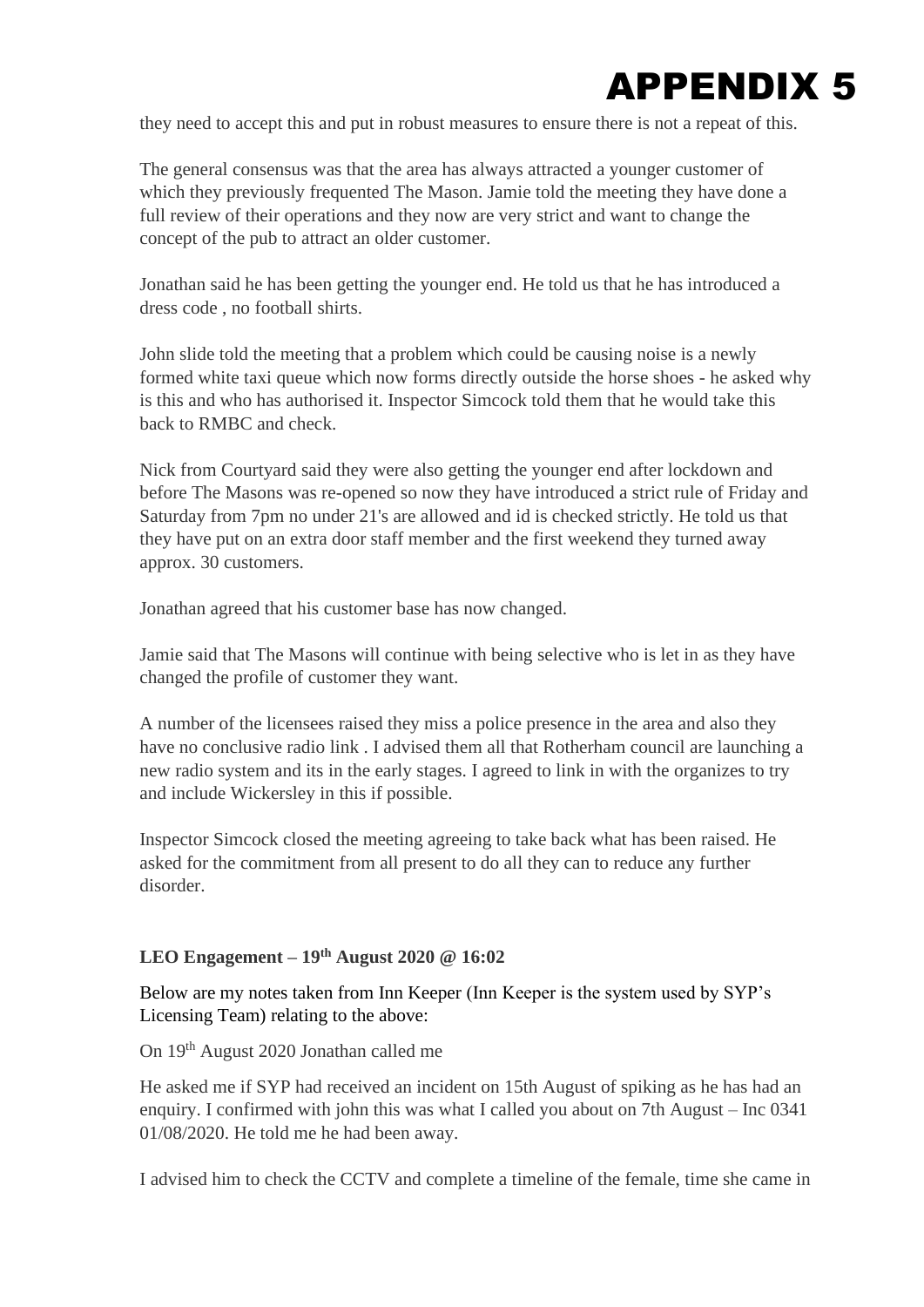

what intoxicated level she was and her activity of sales and manner while she was in to understand if there is any truth / risk in the report. Jonathan agreed to check.

#### **Report to Police – 30th August 2020 @ 20:49**

Below are incident details taken from Inn Keeper (Inn Keeper is the system used by SYP's Licensing Team) relating to the incidents detailed below:

#### **Inc Number - 20200830-0922 – Covid Concern**

Caller states patrons are spilling out on to the pavement and there is no social distancing. She is also concerned about vehicles clipping people possibly. Officers drove past and everything was in order.

#### **Report to Police – 5 th September 2020 @ 23:46**

Below are incident details taken from Inn Keeper (Inn Keeper is the system used by SYP's Licensing Team) relating to the incidents detailed below:

#### **Inc Number - 202000905-1121 – Covid Concern**

Caller states there is complete lack of social distancing with people dancing close to one another and the venue are letting too many people inside.

#### **Report to Police – 13th September 2020 @ 10:31**

Below are incident details taken from Inn Keeper (Inn Keeper is the system used by SYP's Licensing Team) relating to the incidents detailed below:

## **Inc Number - 202000913-0347 – Covid Concern**

Caller is concerned the premise is breaching Covid regulations and that people are spilling out on to the pavement. The venue has been previously reported to authorities

#### **LEO Engagement – 17th September 2020 @ 14:35**

Below are my notes taken from Inn Keeper (Inn Keeper is the system used by SYP's Licensing Team) relating to the above:

On 17<sup>th</sup> September 2020 I called Jonathan at the Olive Lounge.

I advised him that the rule 6 is a strict rule now. He told me all going well he told me it had been relaxed over the last couple of weeks to be honest. He told me that the outside capacity would be up to 55 following his updated risk assessment. Jonathan said that he has to look at it from all sides and admitted he would do the minimum he has to, to the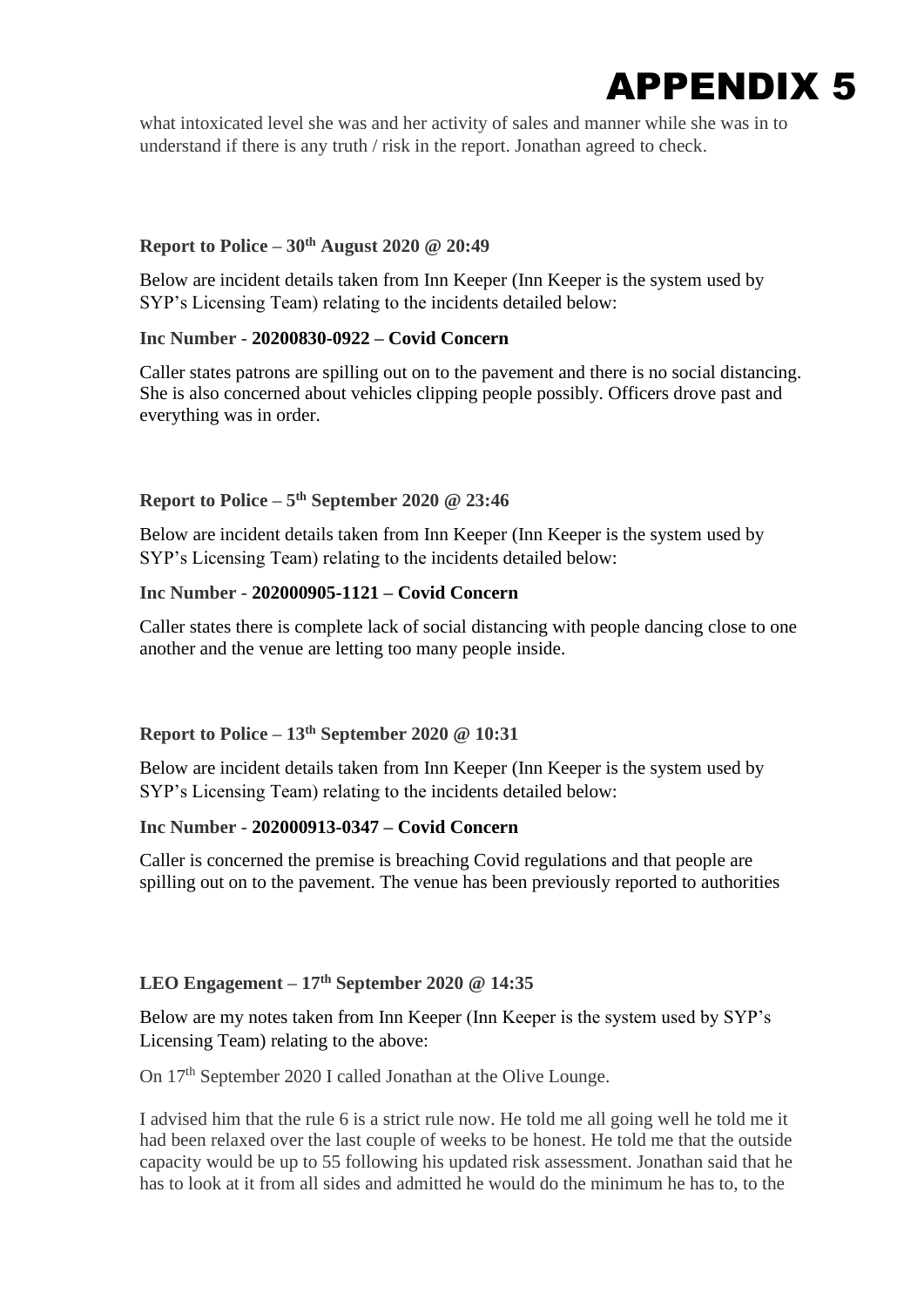

guidance as he has a business to run.

He told me honestly that he has been doing the bare minimum he had to . He told me he was staying within the law bending some things sometimes as he has 20 + people employed .

He told me that he is working closely with Environmental Health and speaks to them about twice per week. He assured me that he is working within the realms of risk assessment which has been signed off by Environmental Health.

He told me that he is not looking forward to this weekend and hopes the public do gooders stay home . Jonathan told me that he did push the boundaries last week however it will be zero tolerance this weekend. He told me he knows that Environmental Health film him most weekends. He expressed that he hopes other venues are checked and treated the same way as he has been.

## **Streetsafe Update – 19th September 2020**

Below are notes taken from Inn Keeper from Streetsafe Document (Inn Keeper is the system used by SYP's Licensing Team) relating to the above:

See streetsafe update below from PC for visit Saturday 19th September @ 23:00

#### Olive Lounge

Checked the Olive Lounge. No social distancing observed outside. At closing time, groups congregated outside the olive lounge waiting to get a taxi home.

## **LEO Engagement – 5 th October 2020 @ 13:38**

Below are my notes taken from Inn Keeper (Inn Keeper is the system used by SYP's Licensing Team) relating to the above:

P/Call to DPS - Brunch

On 5th October 2020 I was informed that the premise has a post on Facebook I and is advertising a bottomless brunch on Saturdays during October 13:00 - 15:00.

I called Johnathan and spoke through the offer with him . I started by asking him how the weekend had been and he told me good they are now used to the table service and this has reduced the capacities by half. He told me there is no standing and customers are all wearing masks.

I asked him how the 'Bottomless Brunch' went and he told me really good. He told me that the alcohol drinks on offer are Prosecco Beer and Wine with 20 tapas dishes for each person which is £30 each.

I advised him that I needed to check through the offer to ensure that it is being run responsibly and does not breach any mandatory licensing conditions.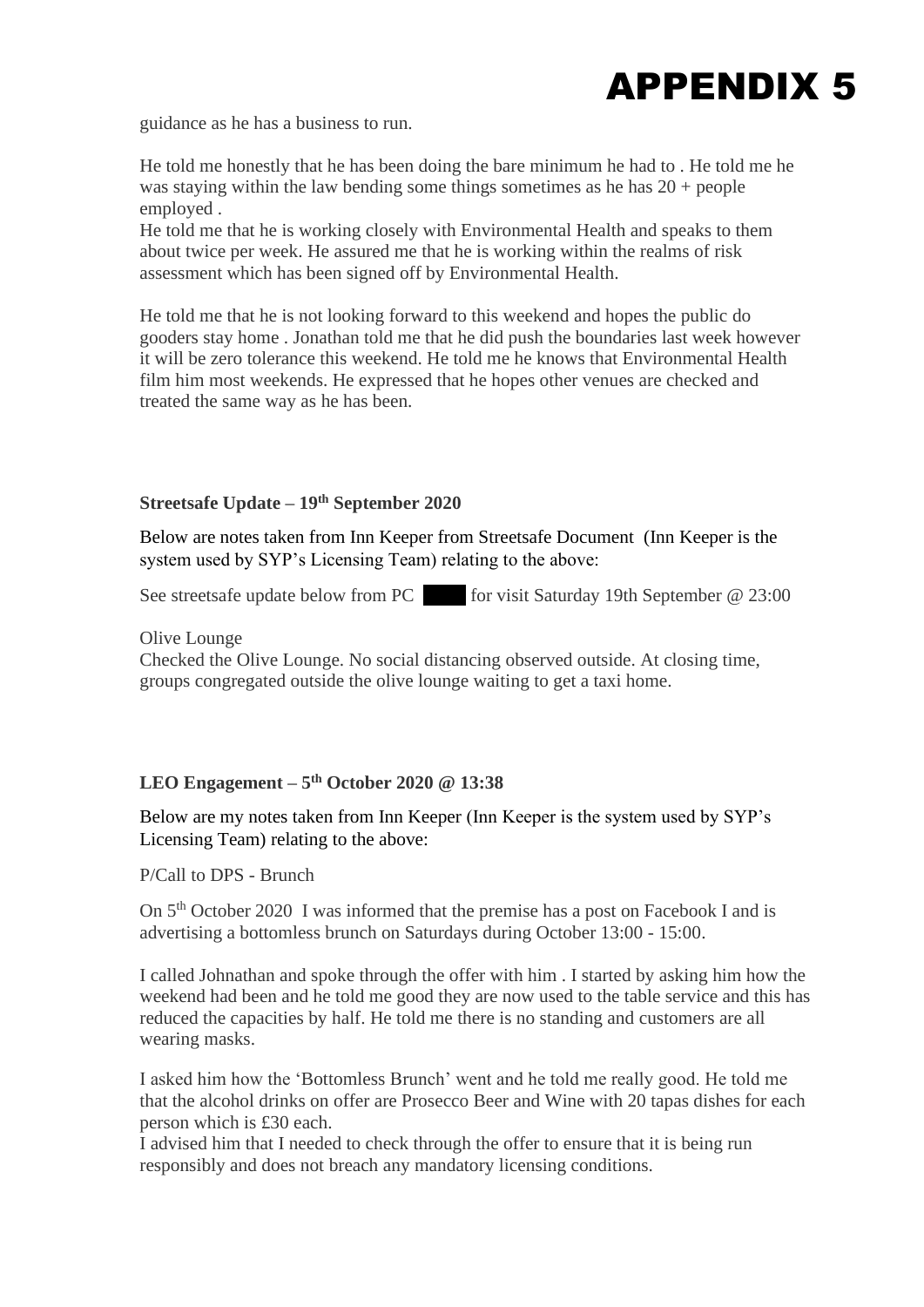

Johnathan told me it is very much food led, and he only used 23 bottles of prosecco for Saturdays Brunch and he expected to use more. I asked him to ensure all are also eating the food and not just drinking the alcohol. He told me that everyone was fine who attended and nobody was drunk. He told me that it was mainly females who attended the promotion. He told me that it went really well and they are nearly fully booked for this weekend.

## **LEO Engagement – 13th September 2020 @ 19:09**

Below are my notes taken from Inn Keeper (Inn Keeper is the system used by SYP's Licensing Team) relating to the above:

On 13th September 2020 Jonathan called me and asked me a question re his plans to run the premise under the Tier 2 (Covid).

He told me they are putting together a disclaimer for customers to sign to say they are living in the same household when sitting inside the premise and he said it would then take the own-ness off them and show they are doing all they can to meet the new restrictions. He said to me that he feels like EHO department are targeting the premise. Jonathan told me that he has reduced his opening times to:-

Tues & Wed 4pm - 10pm

Fri, Sat and Sun - 2pm - 10pm

Jonathan told me that the door lads are now working for him and not M & D Security.

#### **LEO Engagement – 15th October 2020 @ 13:40**

Below are my notes taken from Inn Keeper (Inn Keeper is the system used by SYP's Licensing Team) relating to the above:

On 15th October 2020 I called Jonathan after attending the Wickersley Pub Watch meeting and Jonathan did not attend .

I asked Jonathan why he was not at the Pub Watch at such a crucial time with Covid restrictions. He told me that he has too many meetings planned in with staff as he currently having to lay some off with the trade being severely affected with Covid 19.

I advised him that it was raised to me at the meeting that a male who is on Pub Watch Rogues Gallery has been seen drinking and being served in the Olive Lounge. Jonathan told me he was not aware of this and agreed to speak to all his staff.

I explained that the Pub Watch will only be effective if the Licence Watch Ban List is adhered to and from memory it was the Olive Lounge who nominated the said male **.**